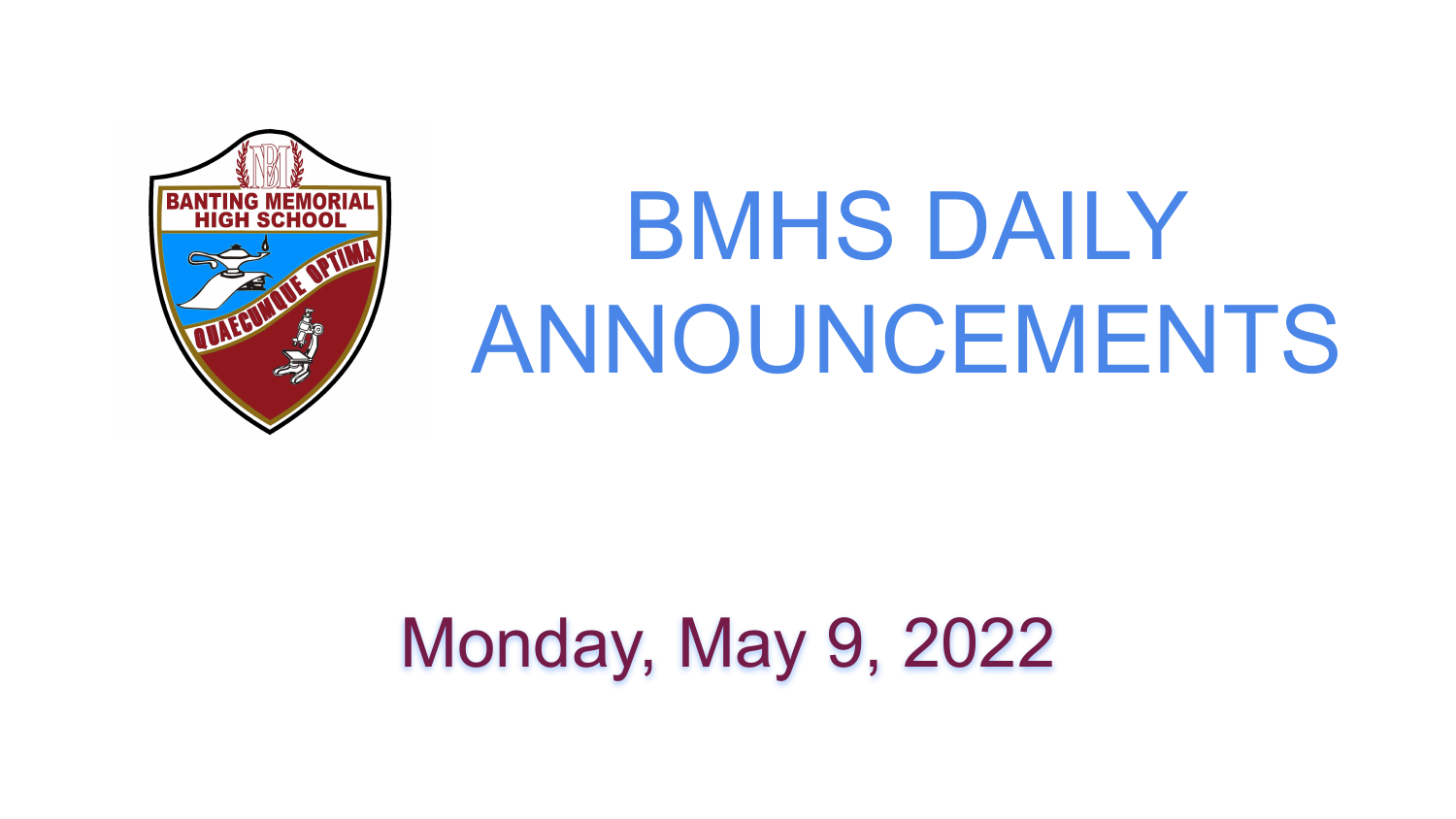#### JOIN YOUR GOOGLE CLASSROOM



Monday, May 9, 2022



Google Classroom

Every student should join their graduating class' Google Classroom to stay up to date with grade specific announcements!

Grade 9 Class of 2025 - 7fdotgt

Grade 10 Class of 2024 - pqn6r6b

Grade 11 Class of 2023 - xmntytr

Grade 12 Class of 2022 - 5kuzhmr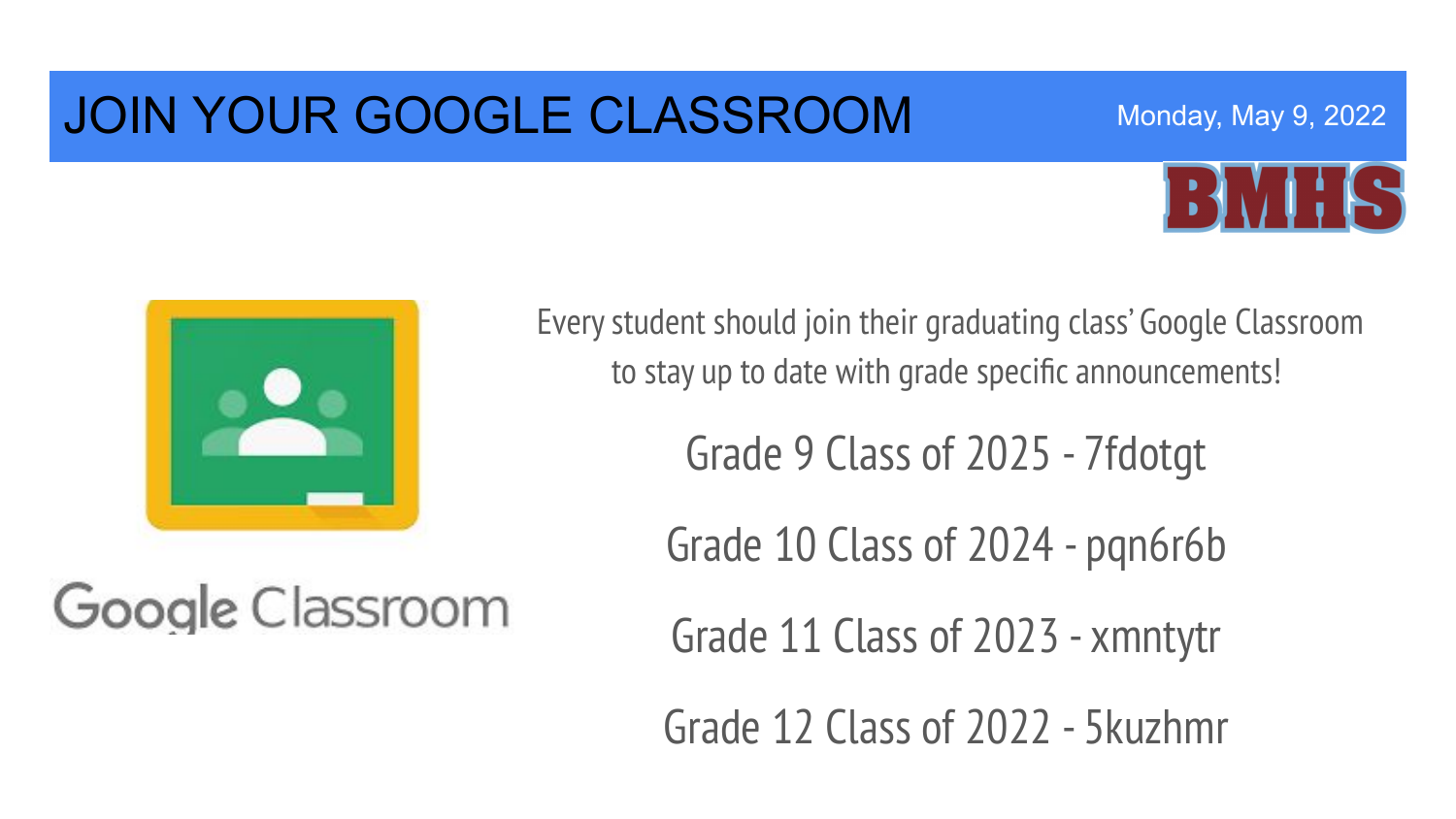

Reminder that all students must complete and pass the daily COVID-19 self-screening tool each day, prior to attending in-person learning.

Students will be asked, upon arrival at school, to confirm that it has been completed. QR Codes will also be posted outside the entrances to the school building.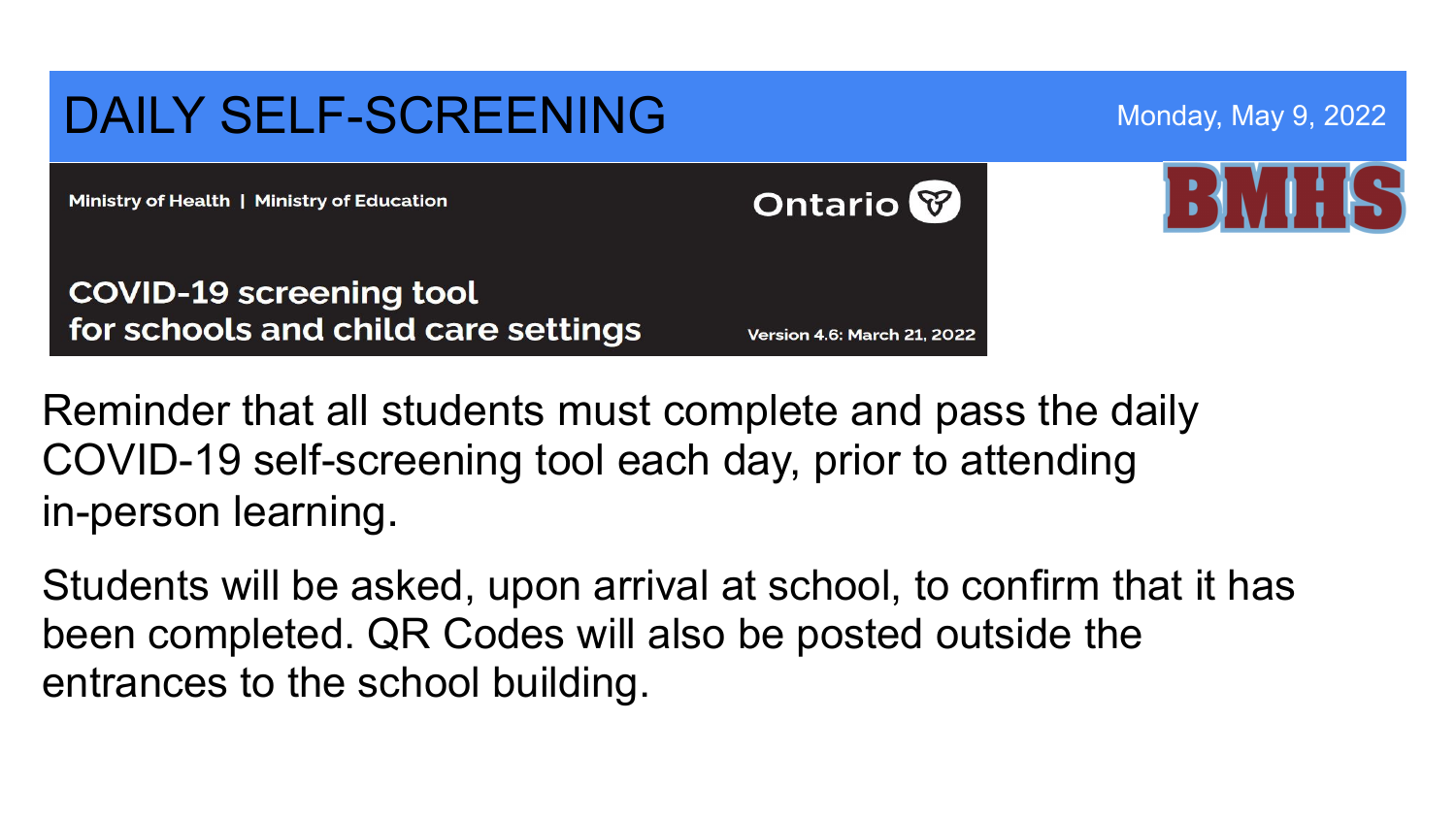#### DEBATE CLUB Monday, May 9, 2022



This is just a reminder that the Debate Club will be meeting at lunch today in room 221. Existing and new members are welcome.



photocredit:phillipsprep.com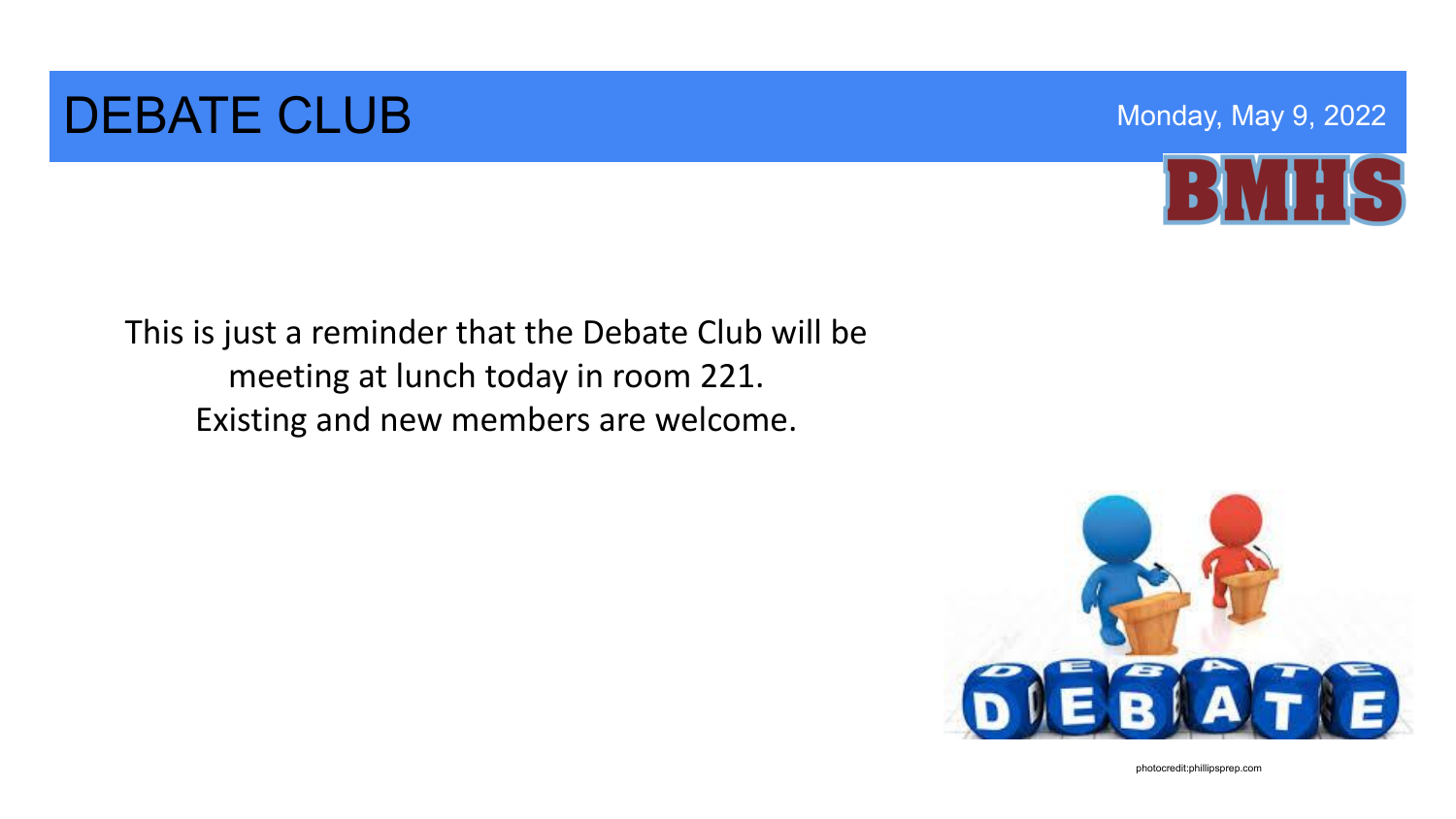

Just a reminder that the OSSLT will be written in the Library tomorrow during periods 1-4. Students who are writing the test are reminded to report during their schedule time directly to the Library. The library will be closed on Tuesday during Period 1-4 for all other students.



photocredit:wrdsb.ca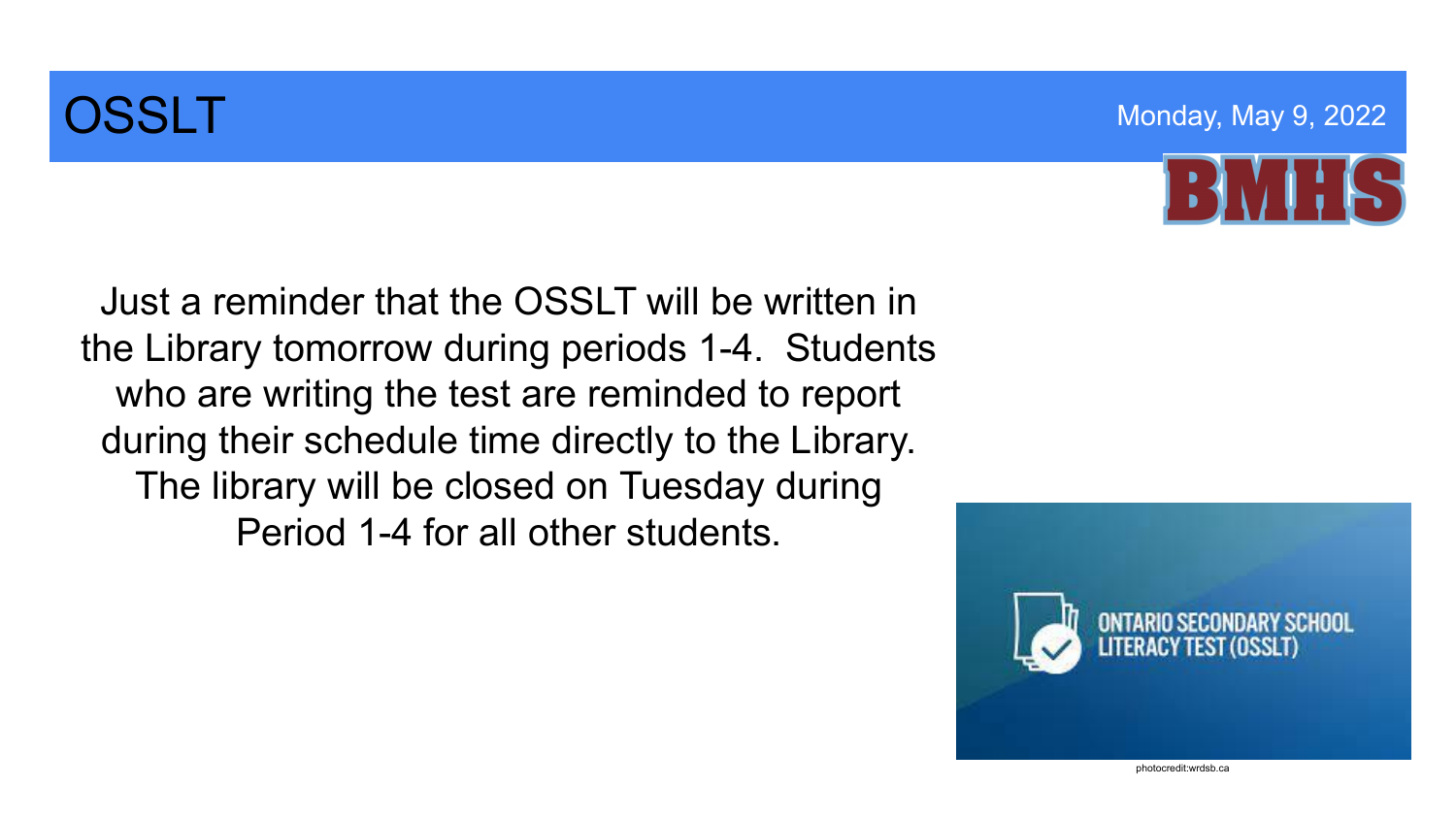#### THURSDAY THEME DAY Monday, May 9, 2022





 abide by school dress code and are Keeping up with the Spirit Day trends around the country, this Thursday is Adam Sandler Day!! Dress up as Adam Sandler himself or better yet one of his iconic characters. Please ensure all outfit choices respectful.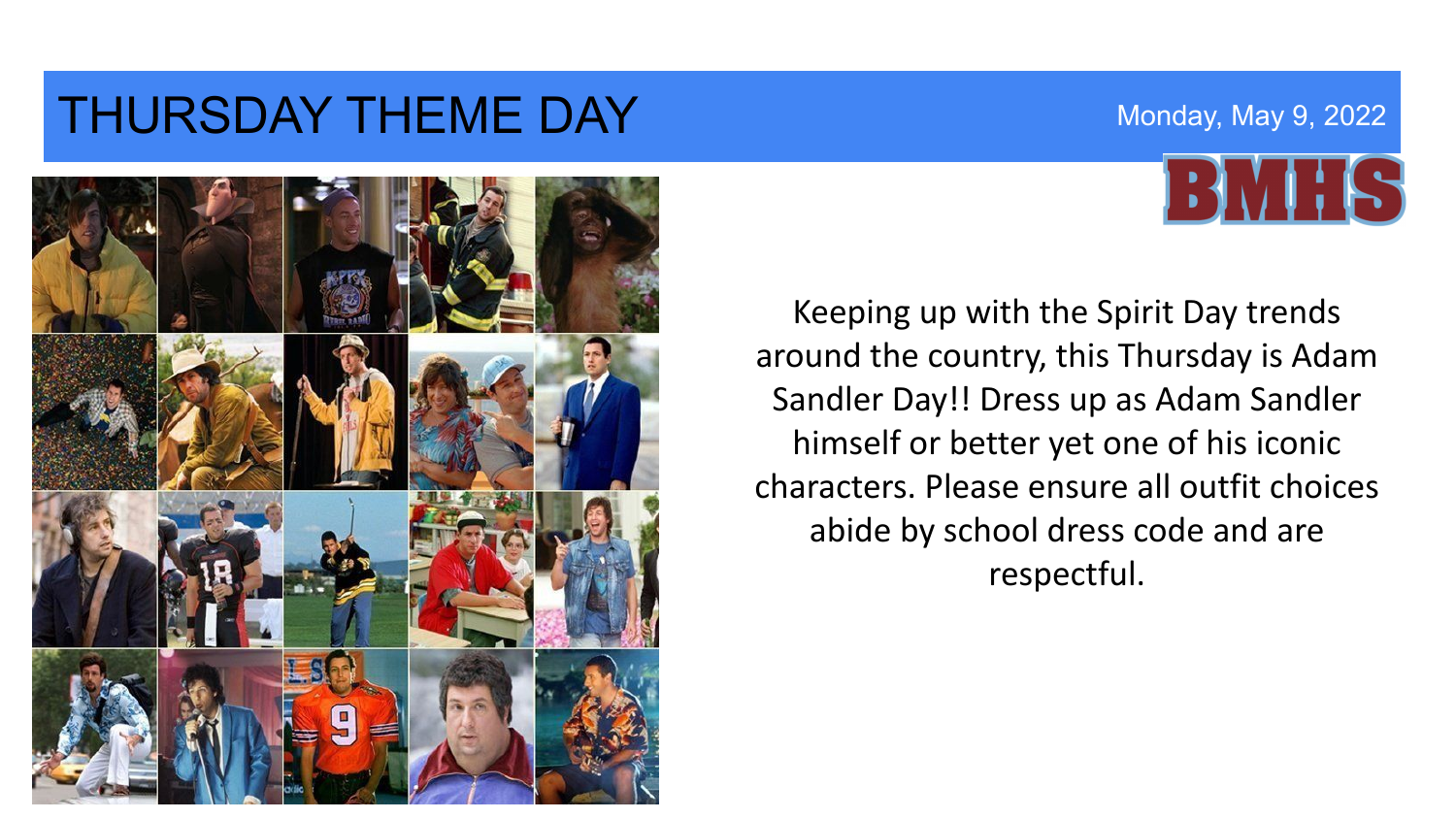## **GIRLS RUGBY Monday, May 9, 2022**

On Friday, the Girls Rugby Team faced off against a very strong Nantyr team. Despite some good effort and strong tackles, including holding up a few tries, the girls were defeated, bringing their record to 1 and 1.

 Practice today starts in room 212, then moves outside. Get changed and bring your gear! See you at 2:45 in room 212.





photocredit:the printnews.co.uk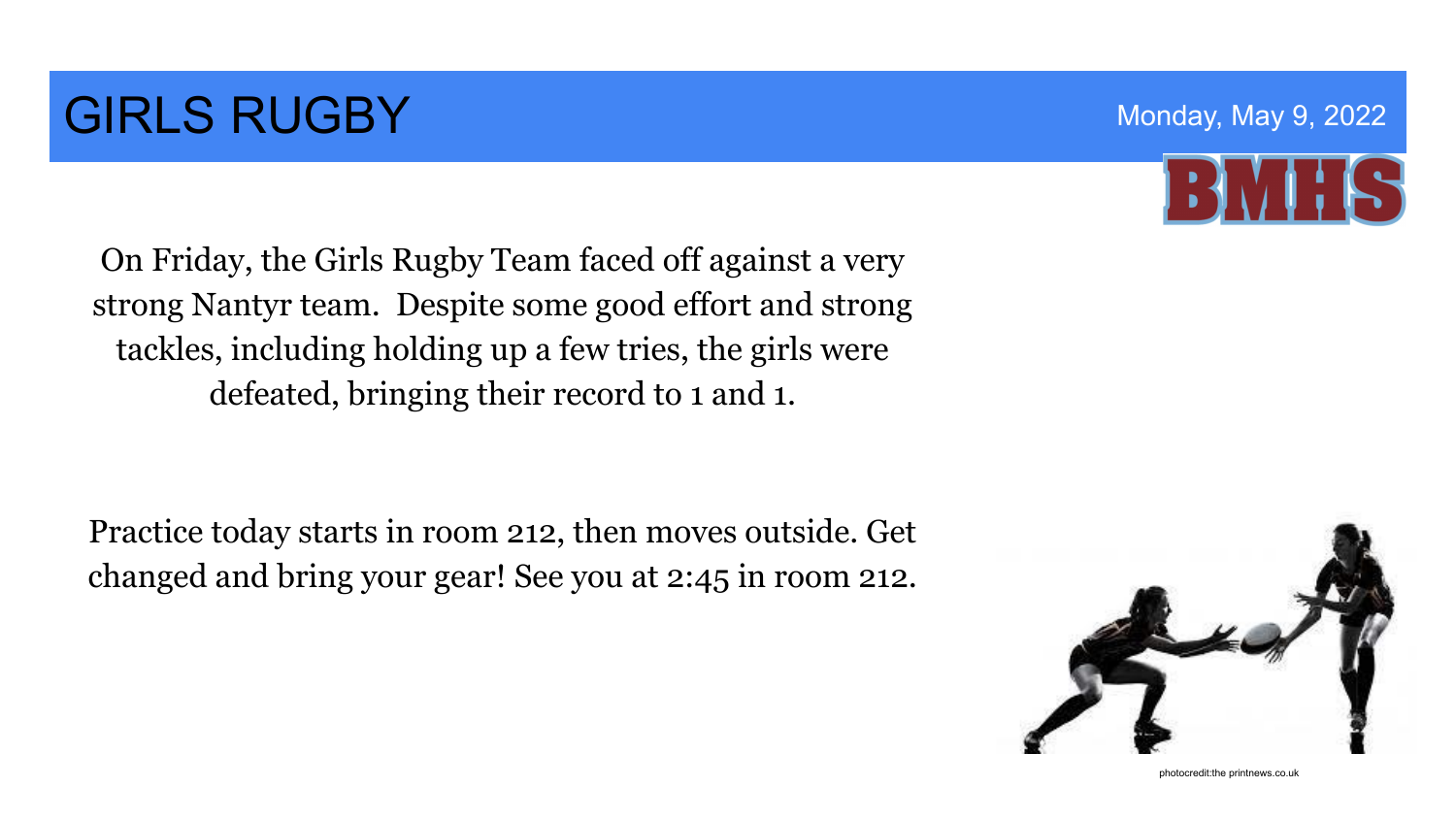### **OUTDOOR SOCCER** Monday, May 9, 2022

Today is the first day of soccer intramurals! Make sure to show up at the G.A. Wright fields at the beginning of lunch.

See you there!



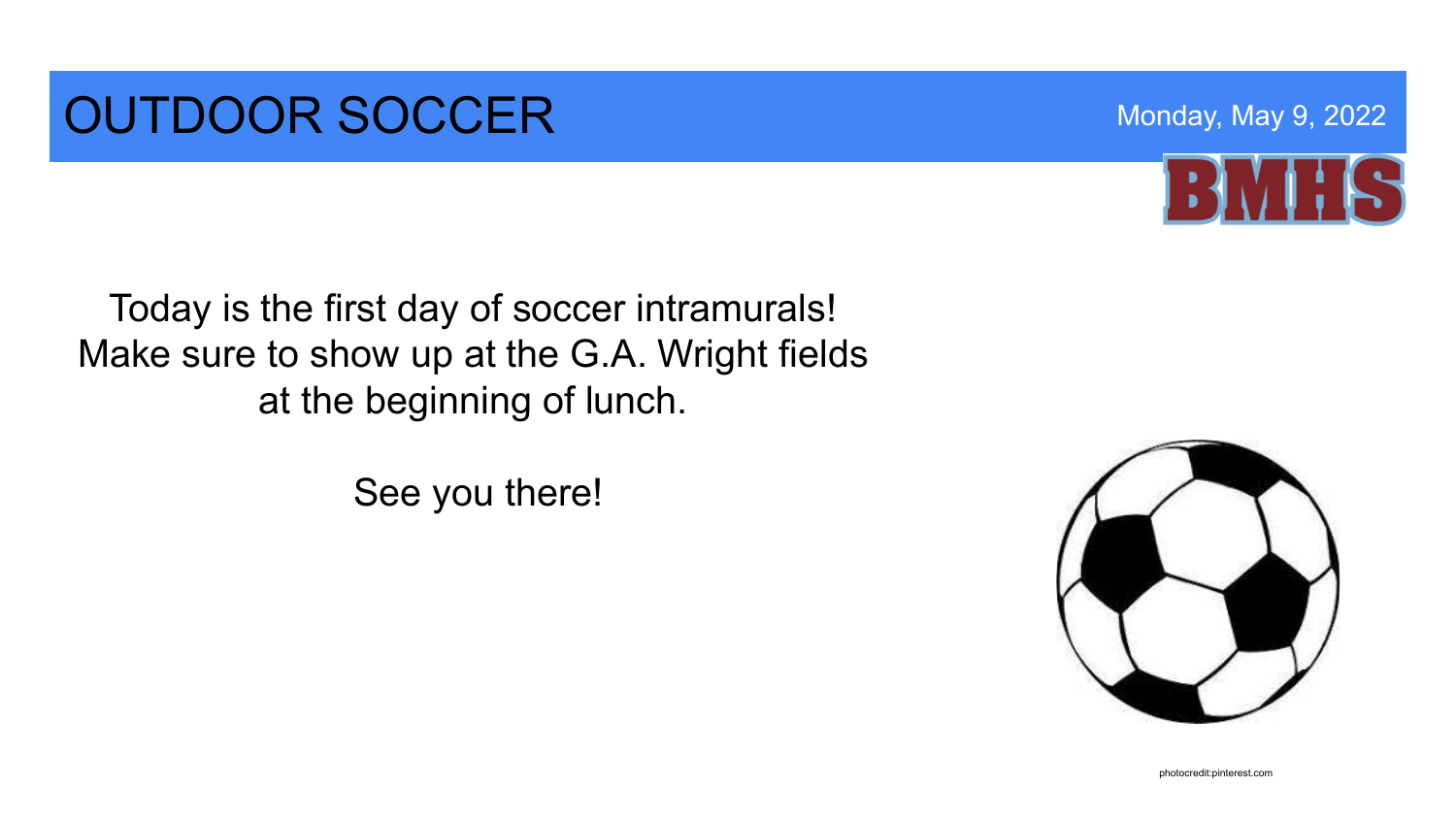## **LINK CREW Monday, May 9, 2022**

There will be a meeting for all link crew members involved in Ultimate Frisbee this Tuesday at lunch in gym 161. See everyone there!

Reminder that applications for Link Crew 2022-23 are due by Monday May 16th. The link to apply are posted in the Class of 2023 and 2024 Google Classrooms.







photocredit:whsactivities.org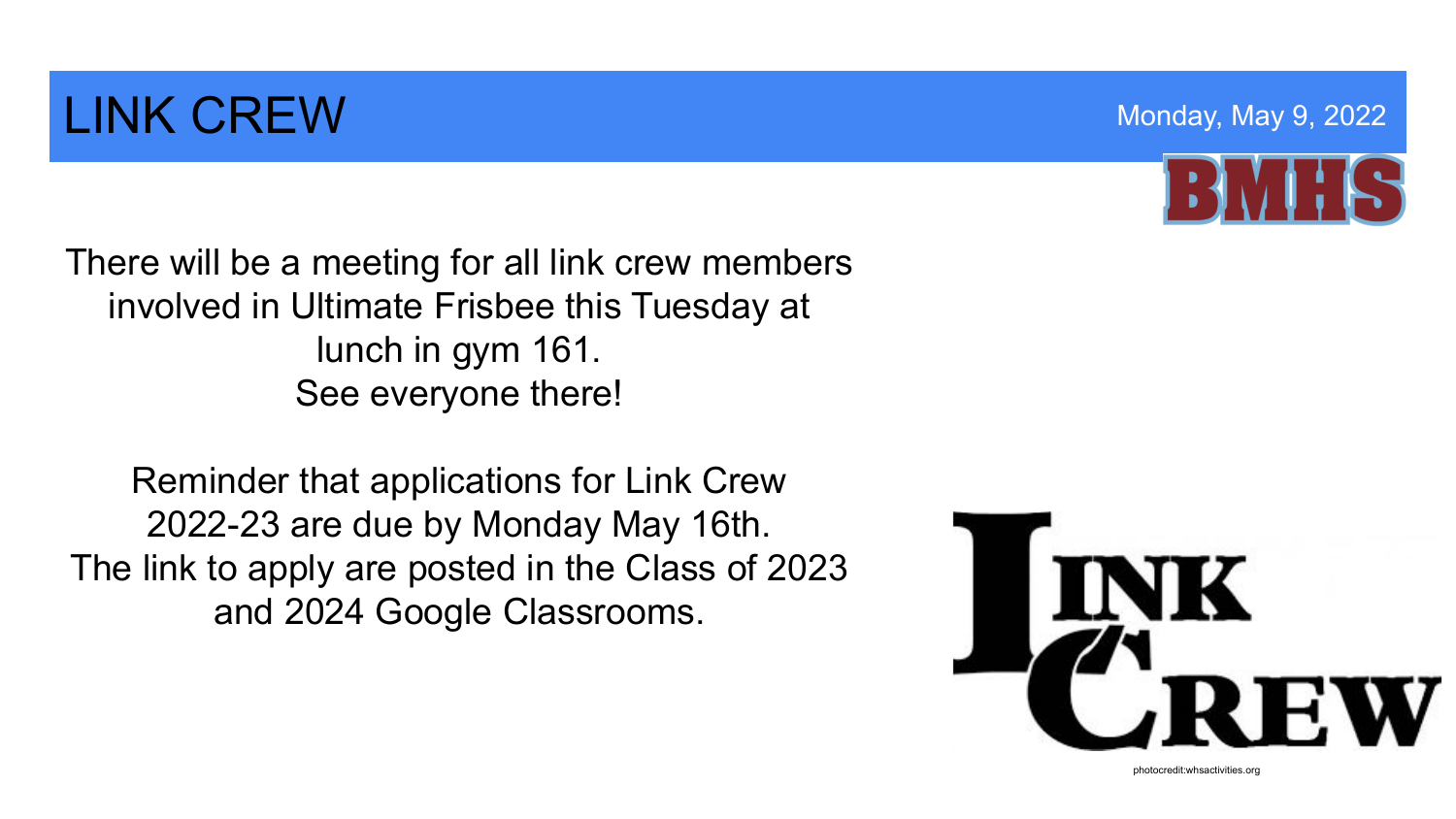### **PROM TICKETS Monday, May 9, 2022**

Prom Tickets go on sale today at Lunch in the Career Center. Bring your completed consent forms and register to purchase your tickets for Prom.

**The last day for ticket sales is Thursday May 12th.** 





photocredit:clipart-library.com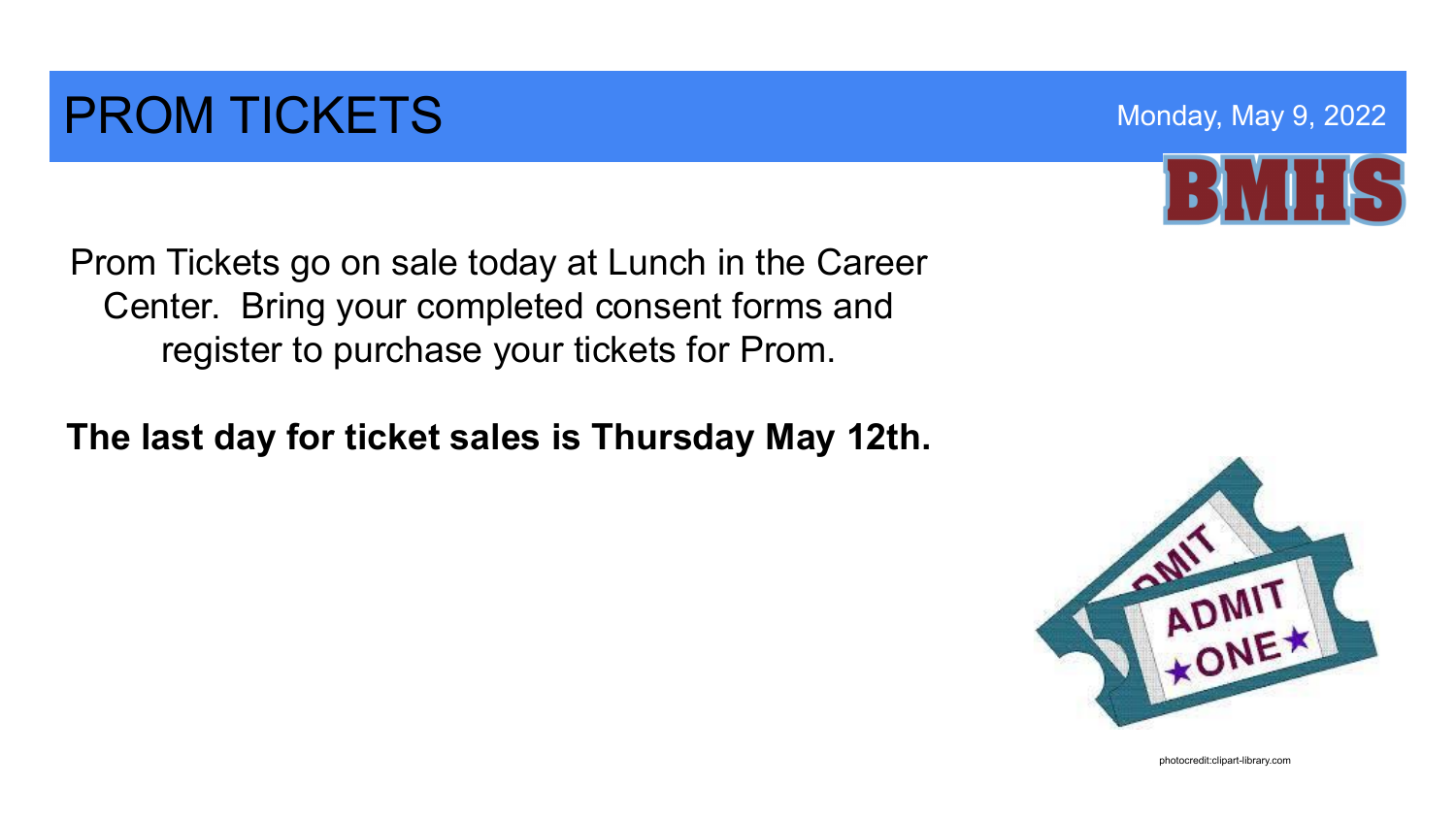#### MEANINGFUL MAY **Manufacture Control Manufacture Control Manufacture Control Monday**, May 9, 2022

MONDAY SUNDAY TUESDAY WEDNESDAY THURSDAY FRIDAY SATURDAY 202 **Focus on** Send your Look for Do something Take a step Let someone **Make a list** what you can friend a photo people doing kind for towards on inow how much of what matters do rather from a time good and someone you important goal they mean to most to you than what you enjoyed reasons to be š eally care about however small and why you and why you can't do together cheerful Ź  $\frac{11}{2}$  Look around What values Listen to a **Be grateful** Set yourself Find out obout Get outside are important for things that favourite piece a kindness for the little the values or and notice eaningful to you? Find bring you a of music and mission to help things, even in traditions of the beauty in remember what ways to use sense of awe others today difficult times another culture noture. it means to you them today and wonder 15 19 21 Look up Show your Do something Find a way Send a hand-**Reflect on** Share photos at the sky. gratitude to: to contribute to make what what makes you of 3 things you written note to Remember people who are to your local you do today feel valued and find meaningful someone you we are all part helping to make or memoroble community meaningful care about purposeful of something things better bigger 23 25 **Make** Ask Remember Focus on: **Recall three** Do something Find a way chaices that someone else on event in how your to help a project things you've special and have a positive what matters your life that actions make or charity you done that you revisit it in your impact for a difference most to them was really care about are proud of memory tonight others today meaningful for others and why **Today do** Share a Find three something to quote you find reasons to be care for the inspiring to give hopeful about natural world others a boost the future Happier · Kinder · Together **ACTION FOR HAPPINESS**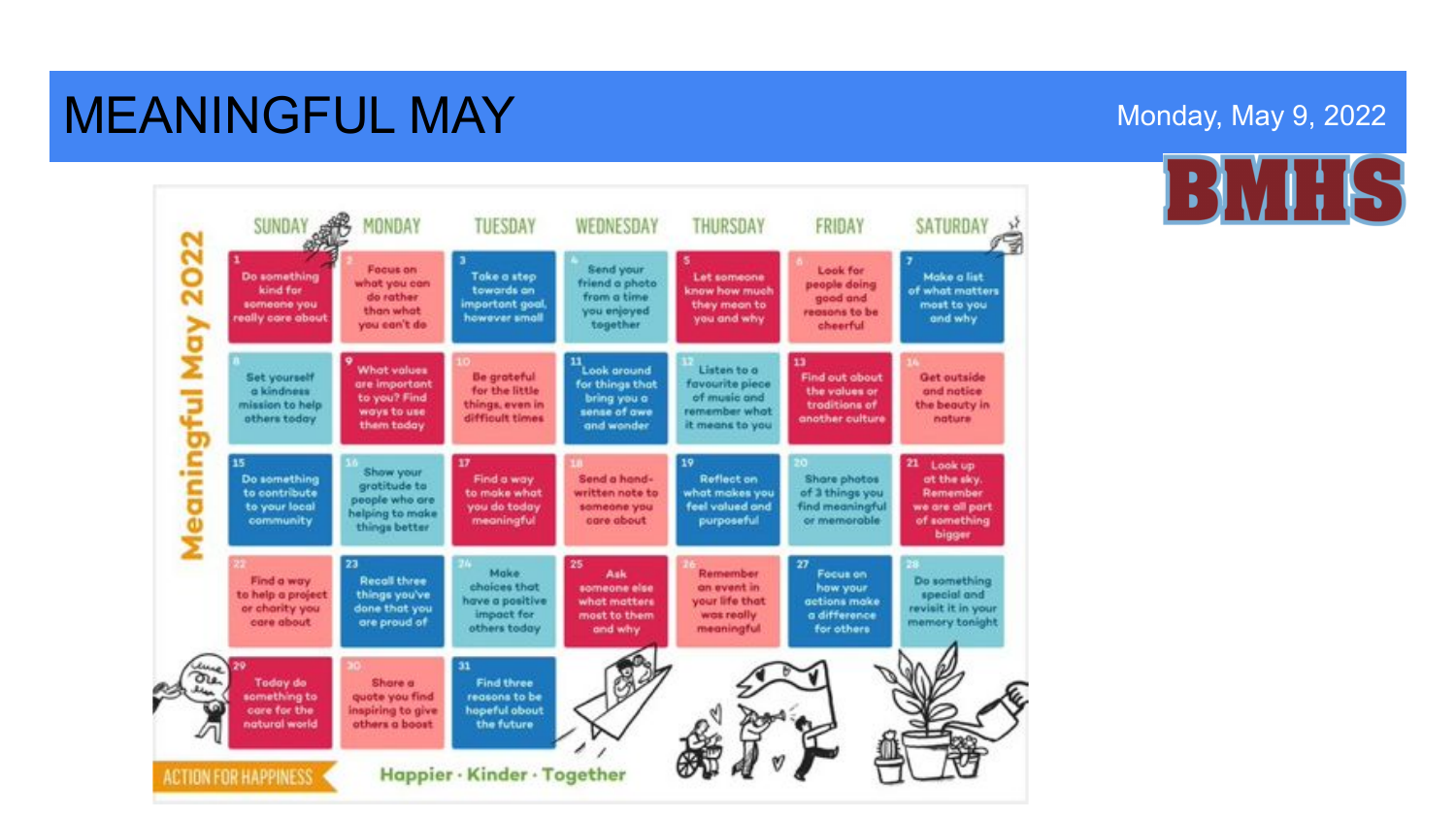#### FINE ARTS NIGHT MONDAY AND Monday, May 9, 2022

Fine Arts Night, one of Banting's longest standing events, is happening on Thursday May 12.

Tickets are \$3.00 at the door. Come out to see all that Banting's Art Scene has to offer: live music, drama, photography, sculpture, and so much more!

The event runs from 6-9 in the cafeteria. That's next week on Thursday Night.

Students please look for the posters that will be put up and use the QR codes on those posters to sign up to have your works featured on the night of!



photocredit:mobile.twitter.com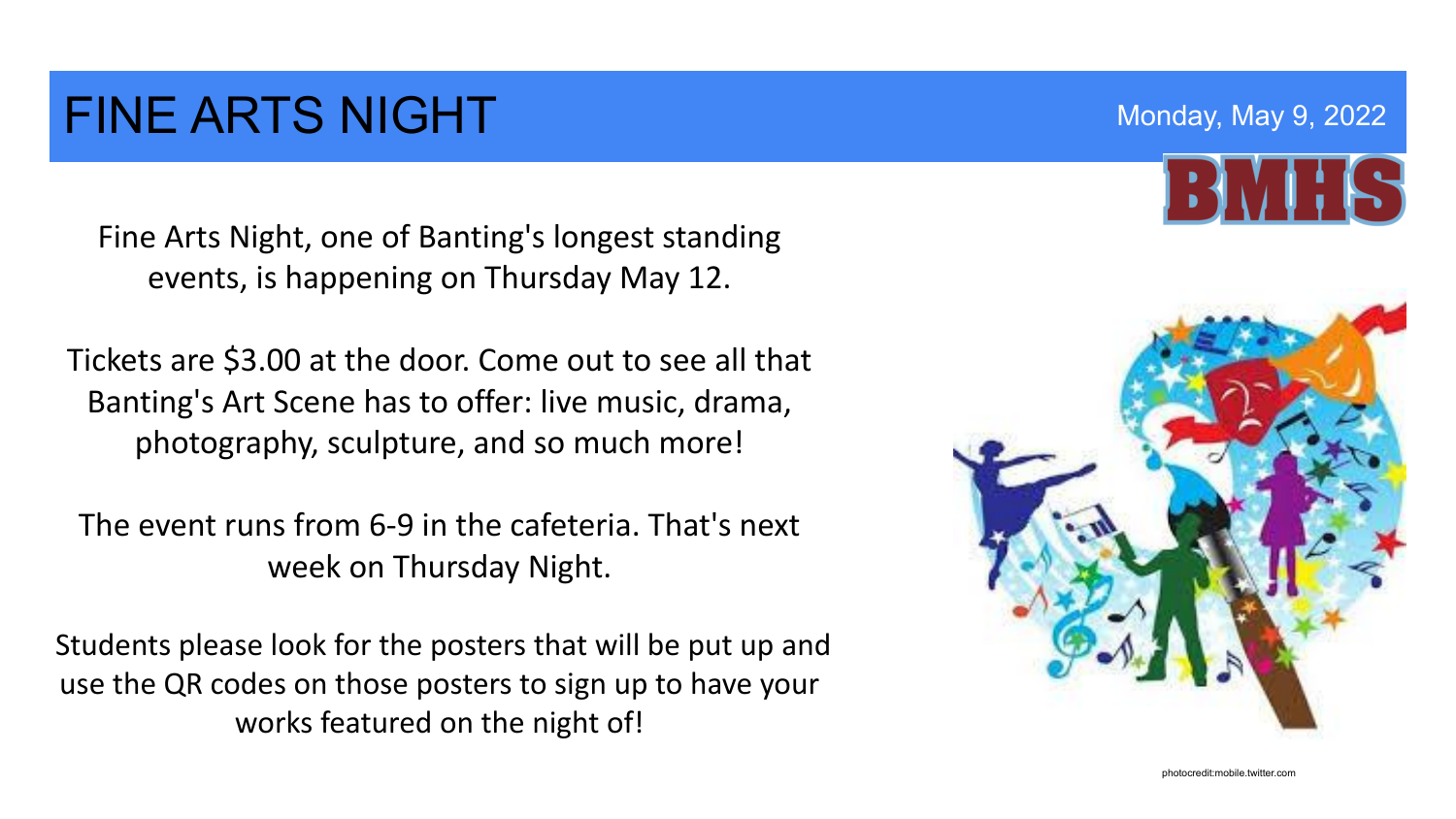#### BANTING GAMES **Monday, May 9, 2022**



## **Banting Games**

#### **May 19th 2022**

Take a day and play! On May 19th Banting will be hosting Banting Games! Create teams with your friends! Games Include: Drip drip drop, Relay tic-tac-toe, Tug of war, and many more! Sign up is outside the big gym May 3rd & 5th + May 10th to 12th \$5 per ticket





 **with your friends! We hope to see Hey Banting, make sure to come down to the big gym this Tuesday, Wednesday, Thursday at lunch to sign up for Banting games!! Create a team everyone there!**